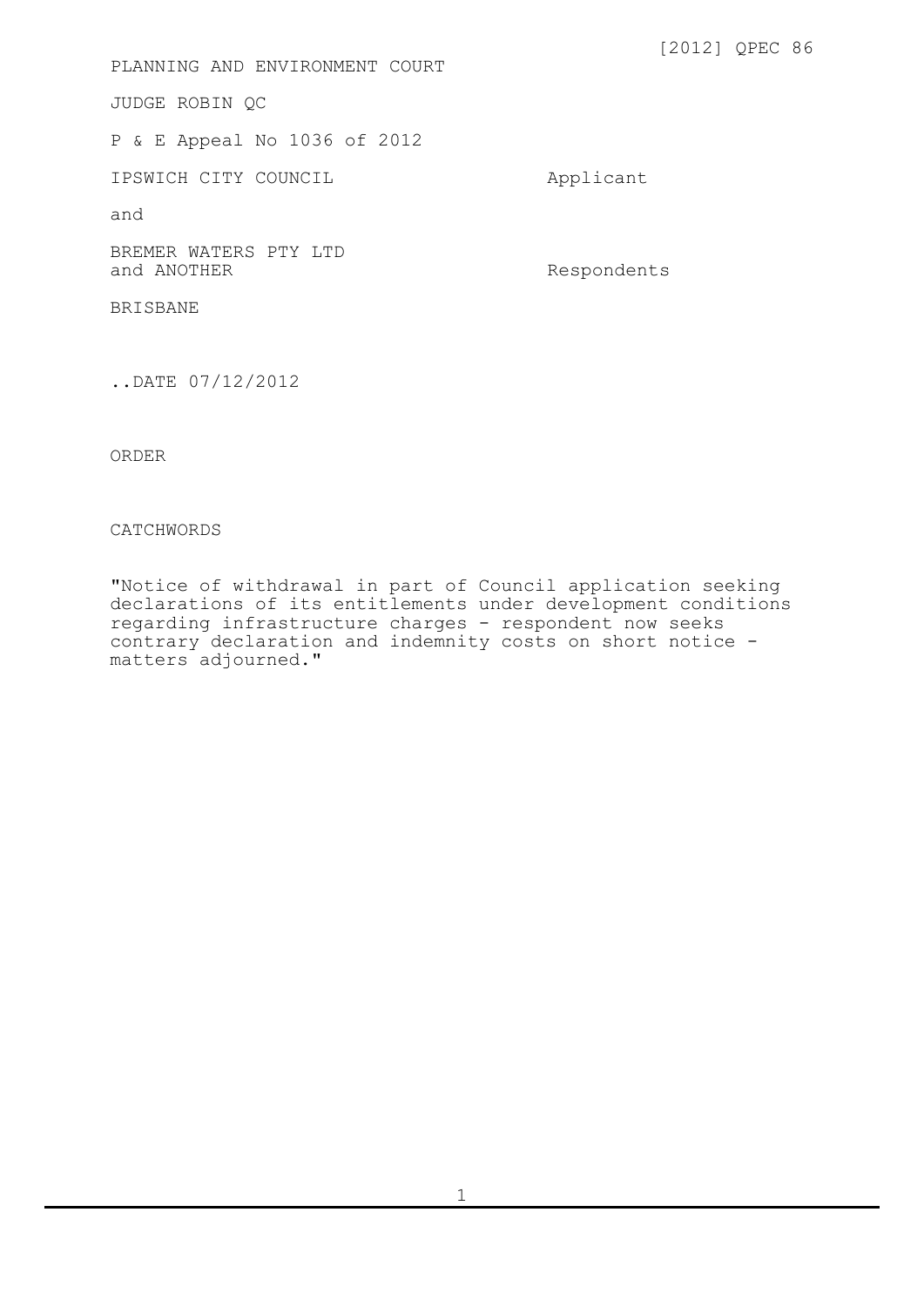HIS HONOUR: The court will adjourn, for mention on the 14th of December 2012, both the council's originating application, 1036 of 2012 and the cross-application, which Bremer Waters Pty Limited has filed today, 4793 of 2012.

The court has heard evidence and argument in 1036 of 2012 respecting charges for infrastructure in various categories, which the Council seeks to extract from Bremer Waters pursuant to conditions in a development approval which is now about 10 years old.

**30 40** It was thought by the parties that if the court could pronounce on the validity of the Council's claims for charges, in principle the parties would be well placed to agree how other issues in the proceeding should be resolved. Notwithstanding the presumably earnest efforts of the parties, that resolution has not occurred. Worse than that, the situation has been complicated, at least from Bremer Waters' point of view, by the Council's filing a notice of withdrawal of so much of its originating application as concerns condition 24. That leaves issues which the court hasn't yet got onto regarding condition 26.

**50** This situation is unsatisfactory to Bremer Waters, which wants an answer one way or the other to the question, whether the Council's infrastructure charges claims are valid. The picture is complicated by problems which may well affect the validity of the policies under which the Council seeks to charge.

 2 ORDER **60**

**1**

**10**

**20**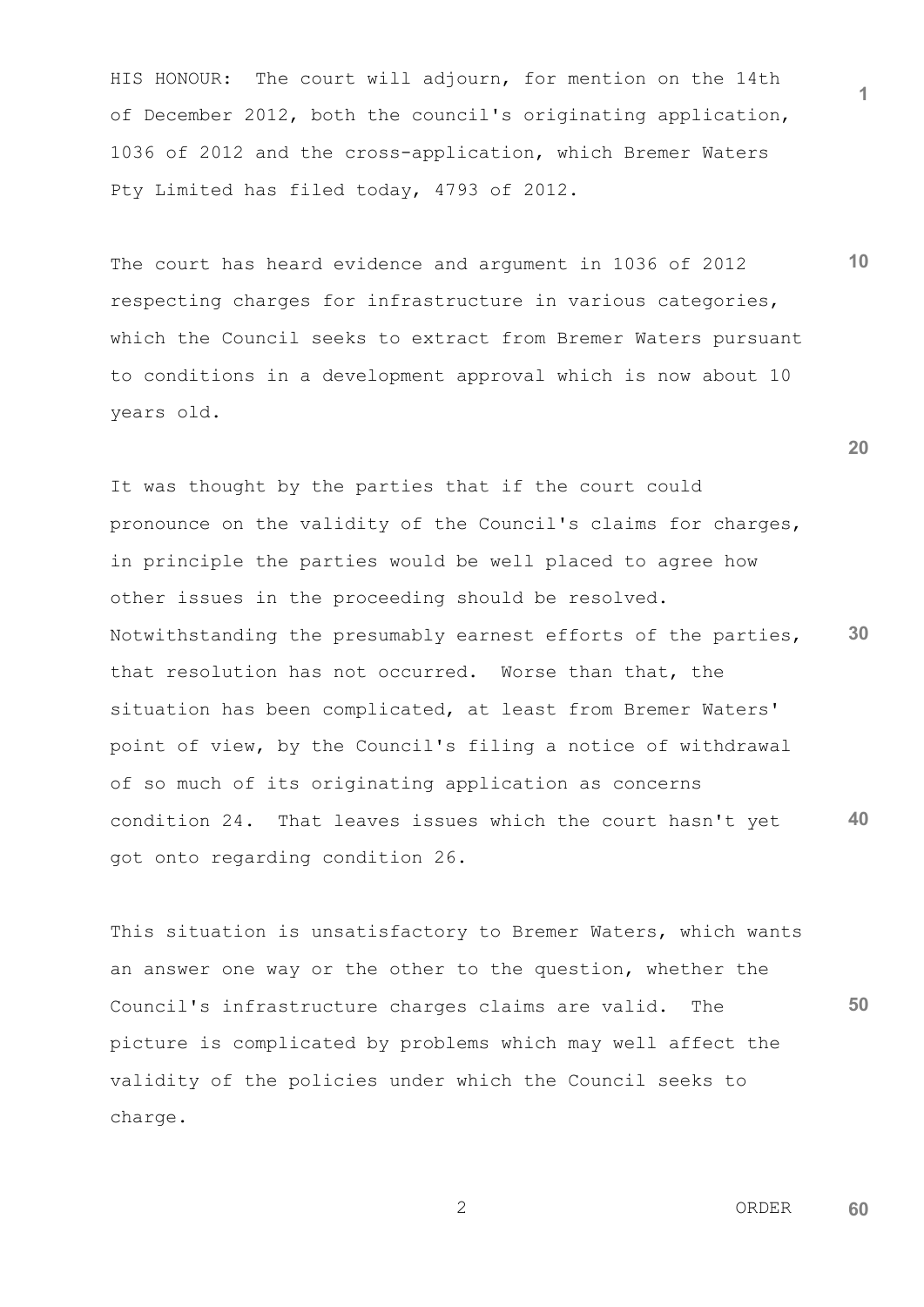**10** The court was asked not to make any determination pursuant to the hearing that already occurred when issues as to the validity of the processes leading to adoption of policies emerged. My appreciation is that the Council has made no concessions in this regard. Its notice of withdrawal creates no res judicata between the parties. Today was a scheduled mention date.

**20 30** The Council has had, effectively, no notice of the applications by Bremer Waters, one of which is the cross-application mentioned seeking declarations of invalidity of planning scheme policies about infrastructure. The other application in the pending proceeding seeks, among other things, costs on the indemnity basis in relation to the issues within the notice of withdrawal.

Directions are sought in the interests of preserving the utility of hearings to date regarding the use of the evidence taken and supplementing of that evidence.

Mr Fynes-Clinton didn't expect the final resolution of anything today, but sought directions which would require supplementary evidence, if the Council wants to adduce any, and its response, within defined times.

Mr Ure objects to that. It's a difficult time of the year from the point of view of evidence being marshalled, or even instructions being sought and given, which is why he sought a **40**

**50**

**1**

 3 ORDER **60**